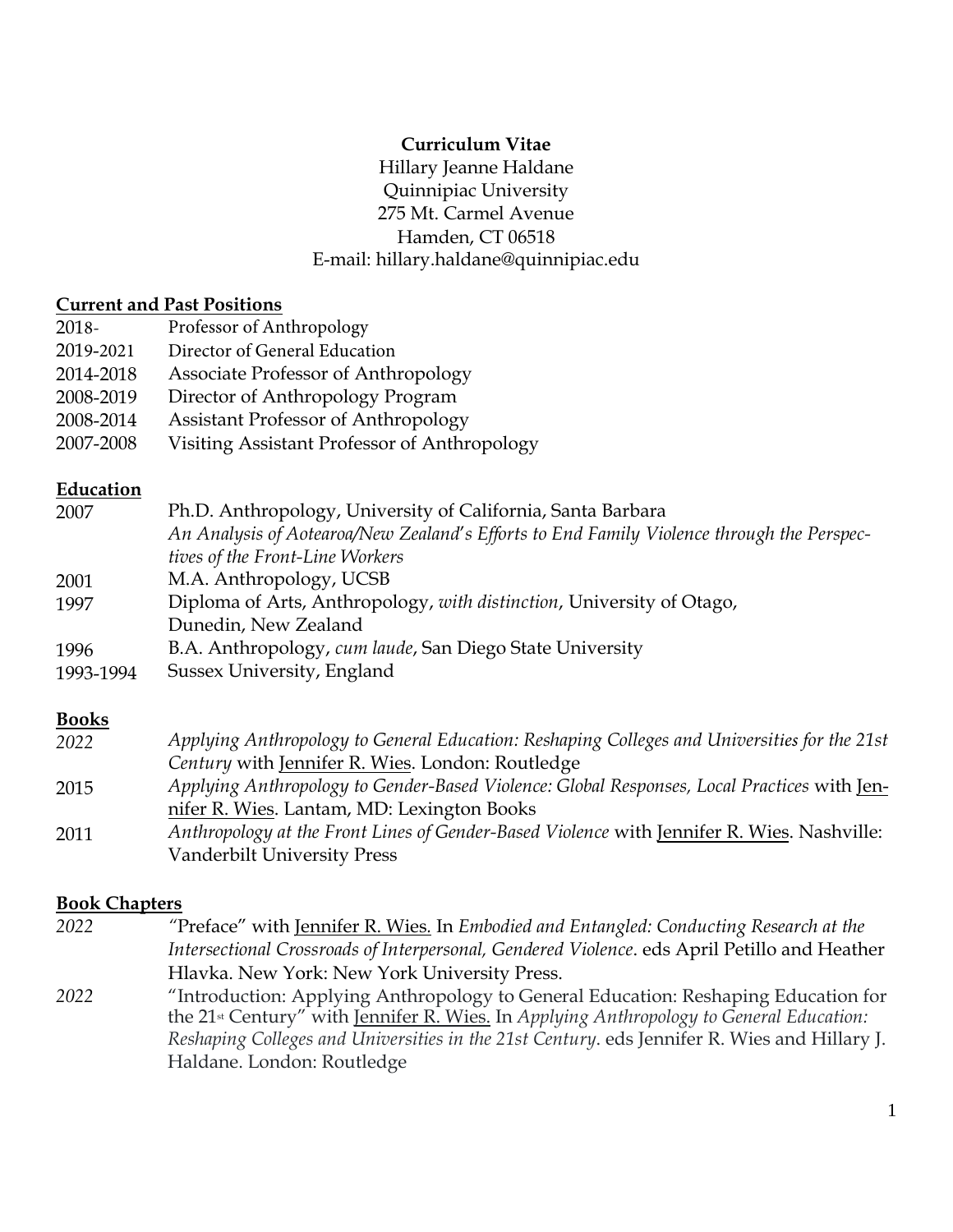| 2022 | "Teaching General Education: Anthropology for Undergraduate Students and Future                          |
|------|----------------------------------------------------------------------------------------------------------|
|      | Publics" with Jaime Ullinger and Julia Giblin. In Applying Anthropology to General Educa-                |
|      | tion: Reshaping Colleges and Universities in the 21 <sup>st</sup> Century. eds Jennifer R. Wies and Hil- |
|      | lary J. Haldane. London: Routledge                                                                       |
| 2021 | "FIFA's Feminist Foot Soldiers: Looking for Equality in the Women's Game" in 2019                        |
|      | FIFA Women's World Cup: Media, Fandom, and Soccer's Biggest Stage. eds Molly Yanity                      |
|      | and Danielle Coombs. London: Palgrave                                                                    |
| 2018 | "Structures of Violence throughout the Life Course: Cross-Cultural Perspectives of Gen-                  |
|      | der-Based Violence" with Jennifer Wies. In International Handbook on Gender and Demo-                    |
|      | graphic Processes. Eds Nancy E. Riley and Jan Brunson. New York: Springer.                               |
| 2016 | "Cross-cultural Approaches for the Study of Gender-Based Violence: Lessons for Mari-                     |
|      | tal Rape" with Jennifer R. Wies. In Marital Rape: Consent, Marriage and Social Change in                 |
|      | the Global Context. eds Kersti Yllo and M. Gabriela Torres. New York: Oxford University                  |
|      | Press.                                                                                                   |
| 2015 | "Return to the Local: Lessons for Global Change" with Jennifer R. Wies in Applying An-                   |
|      | thropology to Gender-Based Violence: Global Responses, Local Practices, eds. Jennifer R. Wies            |
|      | and Hillary J. Haldane. Lantam, MD.: Lexington Books.                                                    |
| 2015 | "Munted: Rebuilding Community After Disaster" in Applying Anthropology to Gender-                        |
|      | Based Violence: Global Responses, Local Practices, eds. Jennifer R. Wies and Hillary J. Hal-             |
|      | dane. Lantam, MD: Lexington Books.                                                                       |
| 2013 | "Working at the Front Line in Domestic Violence" in Understanding Violence: Context and                  |
|      | Practice in Human Services, eds. Annabel Taylor and Marie Connolly. p. 118-130. Christ-                  |
|      | church: Canterbury University Press.                                                                     |
| 2011 | "Ethnographic Notes from the Front Lines of Gender-Based Violence" with Jennifer                         |
|      | Wies, in Anthropology at the Front Lines of Gender-Based Violence. P. 1-13. Nashville: Van-              |
|      | derbilt University Press                                                                                 |

# **Articles and Reports**

| 2021 | "Silencing by design: Lessons learned about child sexual abuse from a university sexual     |
|------|---------------------------------------------------------------------------------------------|
|      | assault survey" with Marika Guggisberg, Vicki Lowik, Annabel Taylor, Bethany Mac-           |
|      | kay and Tania Signal. Women's Health, vol 17, pp. 1-12.                                     |
| 2020 | "Virus is/and Violence" in News: A Publication of the Society for Applied Anthropology.     |
|      | May.                                                                                        |
| 2020 | (Invited review) Mothering from the Field: The Impact of Motherhood on Site-based Research. |
|      | Eds. Bahiyyah M. Muhammad and Melanie-Angela Neuilly (Rutgers University Press)             |
|      | in Gender & Society.                                                                        |
| 2017 | "Centering Structure Care in the Effort to End Violence" in QCDFVRe@der, 15:2. p. 7-9.      |
| 2017 | "Current Challenges in Frontline Gender-Based Violence Services" in QCDFVRe@der,            |
|      | $15:1.p.5-7.$                                                                               |
|      |                                                                                             |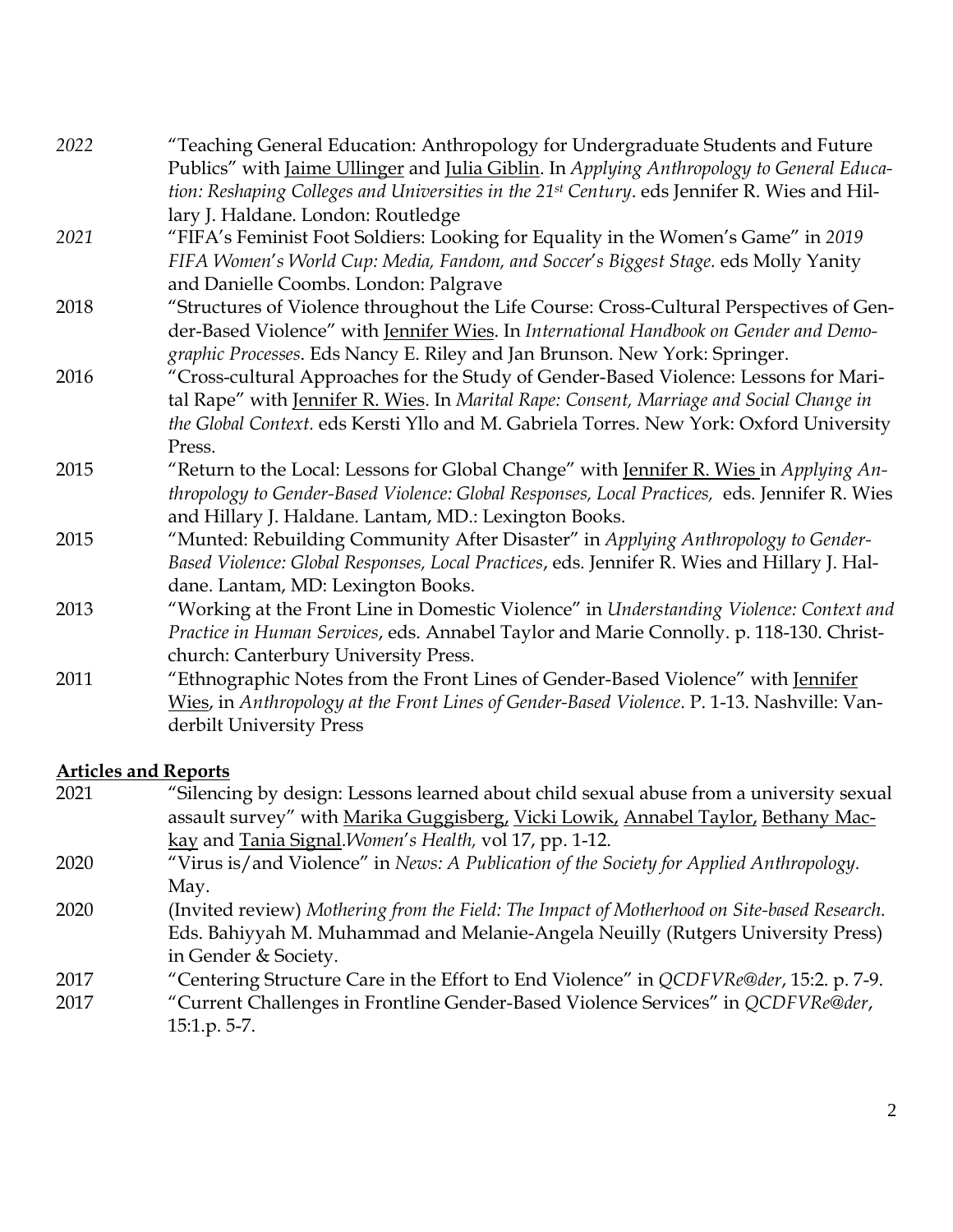| 2017 | (Invited review) The Violence of Care: Rape Victims, Forensic Nurses, and Sexual Assault In-<br>tervention Sameena Mulla (New York University Press) in PoLAR: Political and Legal |
|------|------------------------------------------------------------------------------------------------------------------------------------------------------------------------------------|
|      | Anthropology Review.                                                                                                                                                               |
| 2016 | "Cross-cultural Studies in Gender-Based Violence Series" with Jennifer Wies, in News: A<br>Publication of the Society for Applied Anthropology. May.                               |
| 2014 | "Towards a transformed system to address child abuse and family violence in New                                                                                                    |
|      | Zealand" with Annabel Taylor, Sue Carswell, and Mairin Taylor. Research Paper pre-                                                                                                 |
|      | pared for the Institute of Environmental Science and Research, per the Glenn Inquiry.                                                                                              |
|      | Christchurch: Te Awatea Centre.                                                                                                                                                    |
| 2014 | "Growing a Group: Gender-Based Violence Interest Group Celebrates its 7th Year" with<br>Jennifer R. Wies. News: A Publication of the Society for Applied Anthropology              |
| 2013 | "Cultures of Violence vs. Individual Pathology: A Comparative Perspective on the                                                                                                   |
|      | Global Response to Gender-Based Violence" Te Awatea Review.                                                                                                                        |
| 2012 | "What are we missing? Expanding the feminist approach to gender-based violence".                                                                                                   |
|      | VOICES, The Journal of the Association for Feminist Anthropology. 12:1 p. 28-31.                                                                                                   |
| 2012 | "Mobilizing culture as an asset: A transdisciplinary effort to rethink gender violence"                                                                                            |
|      | with Madelaine Adelman and Jennifer R. Wies. Violence Against Women. 18:6 p. 691-700.                                                                                              |
|      | Nominated for the top article award for 2012 for the journal Violence Against Women.                                                                                               |
| 2012 | "Growing a Book" with Jennifer R. Wies. News: A Publication of the Society for Applied An-                                                                                         |
|      | thropology                                                                                                                                                                         |
| 2011 | "Motivation matters: Shelter workers and residents in the late capitalist era" Practicing                                                                                          |
|      | Anthropology 33:3 p. 8-12.                                                                                                                                                         |
| 2011 | "Intersectional and Multiple forms of Discrimination in the Context of Violence Against                                                                                            |
|      | Women" with Lisa Crooms and Sylvanna Falcon. Research Paper prepared for Rashida<br>Manjoo, Special Rapporteur, Violence against Women: United Nations Office of the High          |
|      | Commissioner for Human Rights. Geneva: UN Publications.                                                                                                                            |
| 2010 | "Everyday Work with Family Violence: Voices from the Frontline" Te Awatea Review.                                                                                                  |
|      | 8:1-2 p. 15-21.                                                                                                                                                                    |
| 2010 | "What Lula Lacks: Grappling with the Discourse of Autism at Home and in the Field"<br>with David Crawford. Anthropology Today. 26:3, p.24-26                                       |
| 2010 | 'Gender-Based Violence TIG Looks Forward to Seattle, 2011" with Jennifer R. Wies.                                                                                                  |
|      | News: A Publication of the Society for Applied Anthropology. 21:3                                                                                                                  |
| 2010 | "Missing Men? Thinking Anthropologically about Men, Gender-Based Violence, and                                                                                                     |
|      | Social Change" with Jennifer R. Wies. News: A Publication of the Society for Applied An-                                                                                           |
|      | thropology. 21:2 p. 32                                                                                                                                                             |
| 2010 | "100 Years of Celebrating International Women's Day: Gender-Based Violence, Anthro-                                                                                                |
|      | pology, and Progress" with Jennifer R. Wies. News: A Publication of the Society for Applied                                                                                        |
|      | Anthropology. 21:1 p. 19-20                                                                                                                                                        |
| 2009 | "The Provision of Culturally-specific Care for Victims of Family Violence in Aotea-                                                                                                |
|      | roa/New Zealand" Global Public Health. 4:5 p.477-489                                                                                                                               |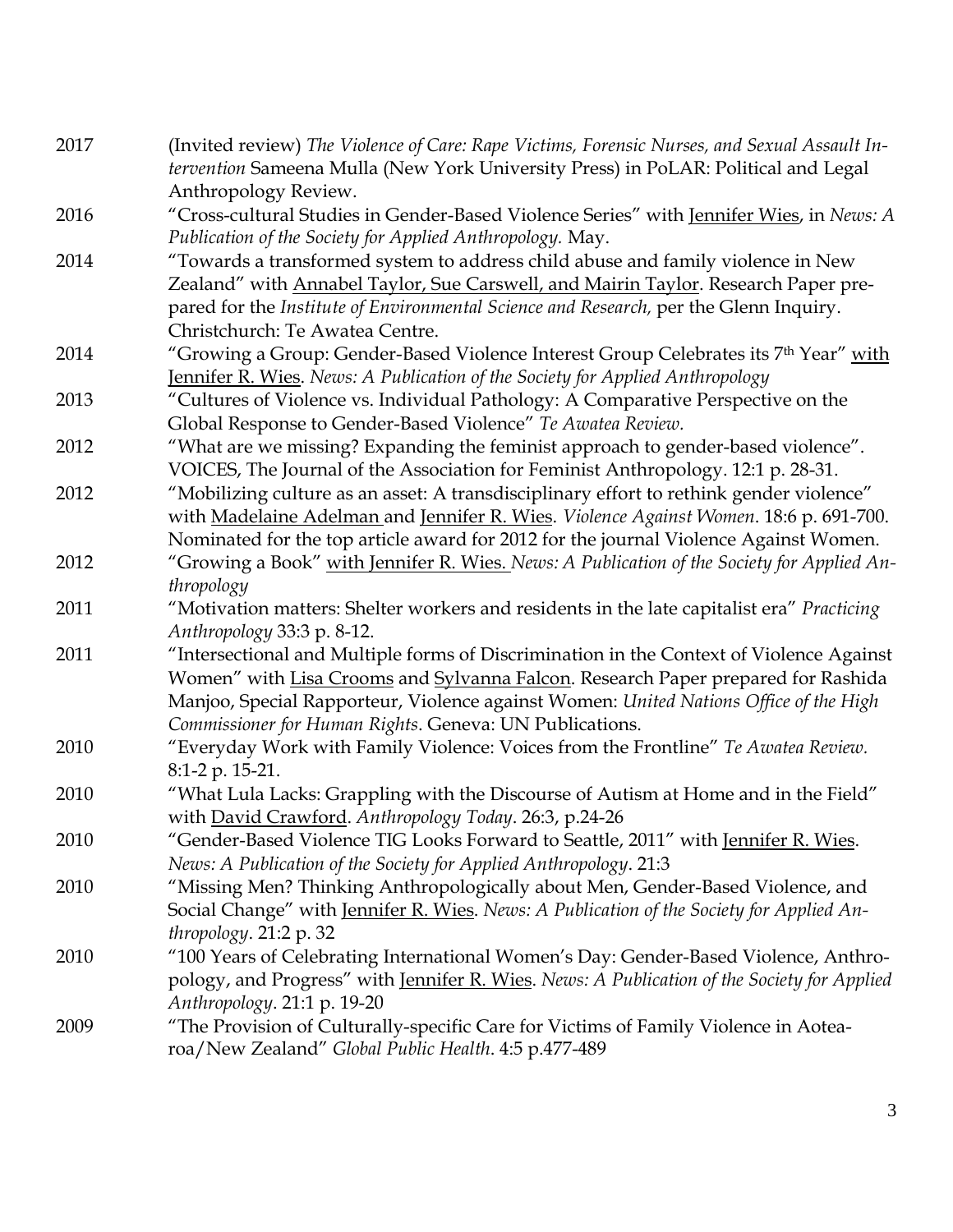| 2009 | "Translating Lula: Making Sense of a Daughter's Autism in the Field" Anthropology           |
|------|---------------------------------------------------------------------------------------------|
|      | News. 50:6 p. 4                                                                             |
| 2009 | "Preliminary Data Report: Evaluation and Assessment Project Rescue and Assist New           |
|      | Americans" with Kurt Schlichting. U.S. Department of Justice, Office for Victims of Crimes. |
|      | Grant iiconn-2006-VT-BX-K003                                                                |
| 2009 | "Intimate Partner Violence on Campus: Highlighting Students' Perspectives" with Kat-        |
|      | herine Brennan, Jennifer Wies, and Katelyn Rasmussen. Society for Applied Anthropology      |
|      | Newsletter. 20:2 p. 47-49                                                                   |
| 2008 | "Varying Perspectives on the Treatment of Domestic Violence in New Zealand" Practic-        |
|      | ing Anthropology. 30:3 p. 50-53.                                                            |
| 2008 | "Gender Based Violence, Part II: The Global Crisis" with Jennifer Wies. Society for Ap-     |
|      | plied Anthropology Newsletter. 19:3 p.38-40                                                 |
| 2008 | "Gender Based Violence, Part I: The United States" with Jennifer Wies. Society for Applied  |
|      | Anthropology Newsletter. 19:2 p.43-44                                                       |
|      |                                                                                             |

# **Under Review**

 $\overline{N}$ The personal is structural: Ending violence against women by re-creating higher education" with Jennifer R. Wies. *Commoning Ethnography*

# **Presentations**

| Invited |                                                                                         |
|---------|-----------------------------------------------------------------------------------------|
| 2021    | "We Met in Morocco" Conversation with Dr. Annabel Taylor, Research Professor of         |
|         | Gendered Violence, Central Queensland University's The Bulb podcast. Mackay, Aus-       |
|         | tralia.                                                                                 |
| 2020    | "Gender, Indigeneity, Family: Workers' Worlds on the Frontline" Community of Prac-      |
|         | tice, Central Queensland University, Mackay, Australia. August 26.                      |
| 2019    | Interviewer, Oak Institute for Human Rights "Riding the Wave: Reflections on Fog Col-   |
|         | lecting in Morocco" with Oak Fellow Dr. Jamila Bargach. Colby College, Waterville,      |
|         | ME. September 11.                                                                       |
| 2019    | "Passage to the Colonies: The Colonized Diaspora" guest lecture, Quinnipiac at Cork     |
|         | student orientation, Cork, Ireland. January 9th.                                        |
| 2017    | "Applied Medical Anthropology Inside/Outside the Academy" University of Califor-        |
|         | nia, Santa Barbara, Anthropology Speaker Series. October 27.                            |
| 2017    | "Domestic and Family Violence: research from the ground up" QCU Cairns Campus,          |
|         | Cairns, Queensland, May 9                                                               |
| 2017    | "Sexual Violence: research from the ground up" CQU Brisbane Campus, Brisbane,           |
|         | Queensland. April 27.                                                                   |
| 2017    | "Challenges in Frontline Work" Queensland Government, Office for Women. Brisbane,       |
|         | Queensland. April 26.                                                                   |
| 2017    | "Indigeneity, Violence, and the Work of the Frontline" Fulbright Scholars Presentation, |
|         | Canberra, Australia. March 8.                                                           |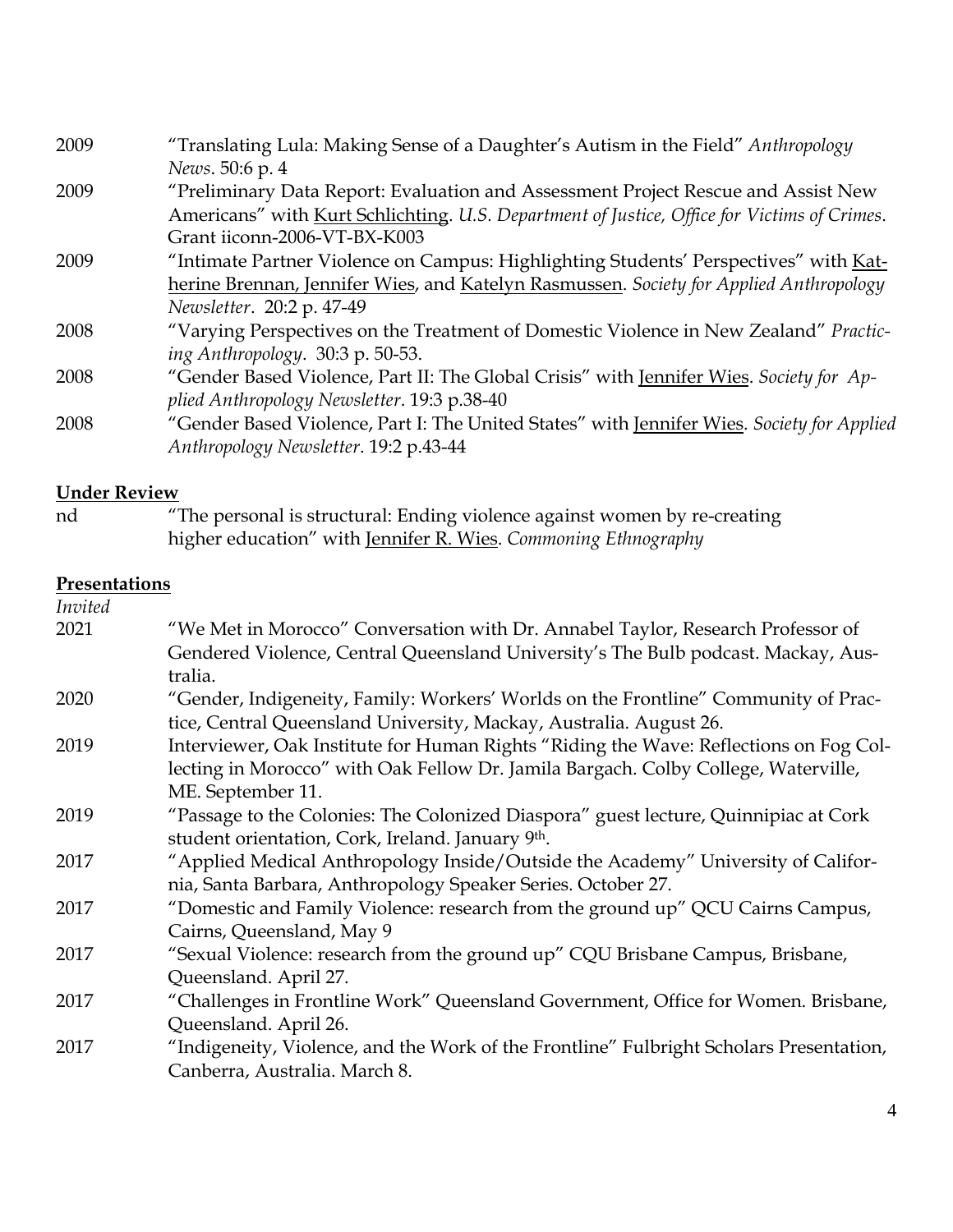| 2017 | "Contemporary Challenges in Gendered Violence Service Delivery: Applied Research        |
|------|-----------------------------------------------------------------------------------------|
|      | Perspectives" Keynote Address, Not Now, Not Ever Research Symposium, Mackay,            |
|      | Queensland. February 23.                                                                |
| 2017 | "Gender, Family, and Tensions on the Frontline" Community of Practice, Central          |
|      | Queensland University, Mackay, Queensland. February 9.                                  |
| 2016 | "Challenging the Cultural Evolutionary Frameworks of Gender-based Violence" United      |
|      | Nations Commission on the Status of Women, 60th Meeting, NGO Parallel Events, New       |
|      | York City, NY. March 17.                                                                |
| 2015 | "Backing the Frontline: Workforce Development in the Domestic Violence Sector" The      |
|      | Queensland Centre for Domestic and Family Violence Research. Mackay, Queensland.        |
|      | May 28.                                                                                 |
| 2015 | "Behind the Scenes of the Margaret Mead Award" Society for Applied Anthropology         |
|      | Meetings, Pittsburgh, PA. March 26.                                                     |
| 2013 | "Transforming Anthropology: Interdisciplinary Perspectives on Cross-Cultural Scholar-   |
|      | ship" with Jennifer R. Wies. Wenner Gren Foundation Sponsored Workshop on Global        |
|      | Perspectives on Sexual Violence in Marriage. Wheaton College, MA. May 28-31.            |
| 2013 | "Cultures of Violence vs. Individual Pathology: A Comparative Perspective on the        |
|      | Global Response to Gender-Based Violence" Te Awatea Research Centre, University of      |
|      | Canterbury, Christchurch, Aotearoa/ New Zealand. May 15.                                |
| 2012 | "When Human and Natural Disasters Collide" Wheaton College of Massachusetts.            |
|      | April 19.                                                                               |
| 2011 | "Frontline Workers' Worlds: Sense-making of Efforts to End Abuse" University of Can-    |
|      | terbury, Te Awatea Research Centre. Christchurch, Aotearoa/New Zealand. June 8.         |
| 2011 | "Reclaiming culture: Investigating the productive use of local culture in the effort to |
|      | end violence against women" Dickinson University, Gender and Violence, 2011 Annual      |
|      | Women's Studies Conference. Carlisle, PA. March 26.                                     |
| 2011 | "Broken Bodies: Synthesizing Anthropological Approaches to Domestic Violence" Uni-      |
|      | versity of Hawai'i, Manoa Department of Anthropology Colloquium Series. Manoa, HI.      |
|      | February 17.                                                                            |
| 2010 | "Gender-based Violence: An Anthropologist's Account" Connecticut Academy of Arts        |
|      | and Sciences. New Haven, CT. November 10.                                               |
| 2010 | "Narrative, Values & Risk Amplification" Nanotechnology Risk Perception Experts         |
|      | Meeting. Santa Barbara, CA. January 29-30.                                              |
| 2009 | "The Misuse and Abuse of Culture in the Gender-Based Violence Movement" Gender-         |
|      | Based Violence Conference: Uniting Theory, Practice and Action. Xavier University,      |
|      | Cincinnati, OH. November 9.                                                             |
|      |                                                                                         |

*Panel Chair, Co-Chair, Organizer, Discussant*

- 2019 Panel Co-Chair "Examining the Limits of Law and Policy to Affect Change in Violence Relationships" Society for Applied Anthropology, Portland, OR. March 22.
- 2018 Panel Co-Chair "The Battering State: Adelman's Influence and the Political Economy of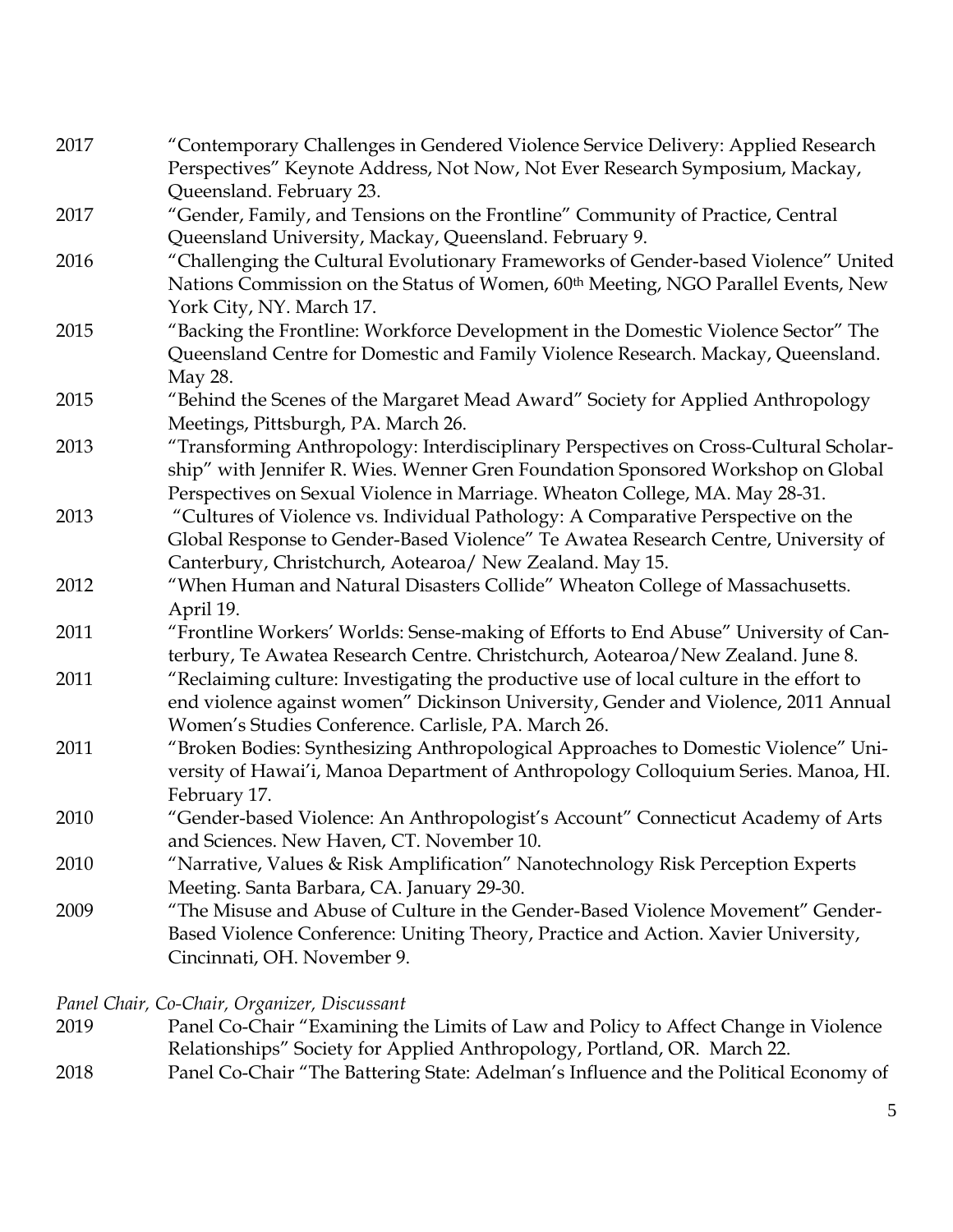|      | Gender-Based Violence" Society for Applied Anthropology, Philadelphia, PA. April 6.                                                                                |
|------|--------------------------------------------------------------------------------------------------------------------------------------------------------------------|
| 2017 | Panel Discussant "Violence, Temporality, and Layers of Harm: Broadening the Lens on                                                                                |
|      | Domestic Violence" American Anthropological Association, Washington DC, Novem-                                                                                     |
|      | ber 30.                                                                                                                                                            |
| 2016 | Panel Co-Chair "Applying Anthropology to Gender-Based Violence: Global Responses,                                                                                  |
|      | Local Practices, Part I" Society for Applied Anthropology, Vancouver, BC, March 31.                                                                                |
| 2016 | Panel Co-Chair "Applying Anthropology to Gender-Based Violence: Global Responses,                                                                                  |
|      | Local Practices, Part II" Society for Applied Anthropology, Vancouver, BC, March 31.                                                                               |
| 2014 | Panel Co-Chair "Local Violence, Structural Violence: Case Studies of Multi-Scalar Gen-                                                                             |
|      | der-Based Violence" Society for Applied Anthropology, Albuquerque, NM. March 19.                                                                                   |
| 2014 | Panel Co-Chair "Voices of Gender-Based Violence: Witness, Survivor, Victim, Perpetra-                                                                              |
|      | tor, Part I" Society for Applied Anthropology, Albuquerque, NM. March 22.                                                                                          |
| 2014 | Panel Co-Chair "Voices of Gender-Based Violence: Witness, Survivor, Victim, Perpetra-                                                                              |
|      | tor, Part II" Society for Applied Anthropology, Albuquerque, NM. March 22.                                                                                         |
| 2014 | Panel Co-Chair "The Violence in the Body: Gender-Based Violence in Health and Heal-                                                                                |
|      | ing" Society for Applied Anthropology, Albuquerque, NM. March 22.                                                                                                  |
| 2013 | Panel Co-Chair "Engaging Student Activism: Research and Practice in the Learning                                                                                   |
|      | Continuum" Society for Applied Anthropology, Denver, CO. March 21.                                                                                                 |
| 2012 | Panel Chair, Organizer "Crossing Borders: Expanding the Anthropological Literature                                                                                 |
|      | on Gender-Based Violence" Executive Session, American Anthropological Association                                                                                  |
|      | Meeting, San Francisco, CA. November 17.                                                                                                                           |
| 2012 | Panel Chair "Shifting and Eliminating Borders in the Anthropology of Gender-Based                                                                                  |
|      | Violence" Invited Session for the Society for Applied Anthropology Meetings. Balti-                                                                                |
|      | more, MD. March 30                                                                                                                                                 |
| 2012 | Panel Co-Chair "Bays: Applying Anthropological Insights to Gender-Based Violence,                                                                                  |
|      | Part I" Invited Session for the Society for Applied Anthropology Meetings. Baltimore,                                                                              |
|      | MD. March 30.                                                                                                                                                      |
| 2010 | Panel Chair, "Global Research on Gender-Based Violence: Where does Anthropology                                                                                    |
|      | Fit?" Society for Applied Anthropology Meetings. Merida, Mexico. March 25.                                                                                         |
| 2009 | Panel Co-Chair, "Transnational Theories, Local Practices: Examining the Front Lines of                                                                             |
|      | Gender Based Violence" Society for Applied Anthropology Meetings, Santa Fe, NM.                                                                                    |
|      | March 18.                                                                                                                                                          |
| 2006 | Panel Co-Chair, "Women Helping Women: Transformations in Domestic Violence Ad-<br>vocacy" Society For Applied Anthropology/Society for Medical Anthropology Annual |
|      | Meetings, Vancouver, British Columbia, Canada. March 28-April 2.                                                                                                   |
|      |                                                                                                                                                                    |

*Written Presentations*

 "Vulnerable by Omission" Society for Applied Anthropology, Portland, OR. March 22. "Campus Sexual Violence and Refusal: Transformation in Practice" with Jennifer R. Wies, American Anthropological Association, San Jose, CA. November 17. "The Personal is Structural: Ending Violence Against Women in the Academy" with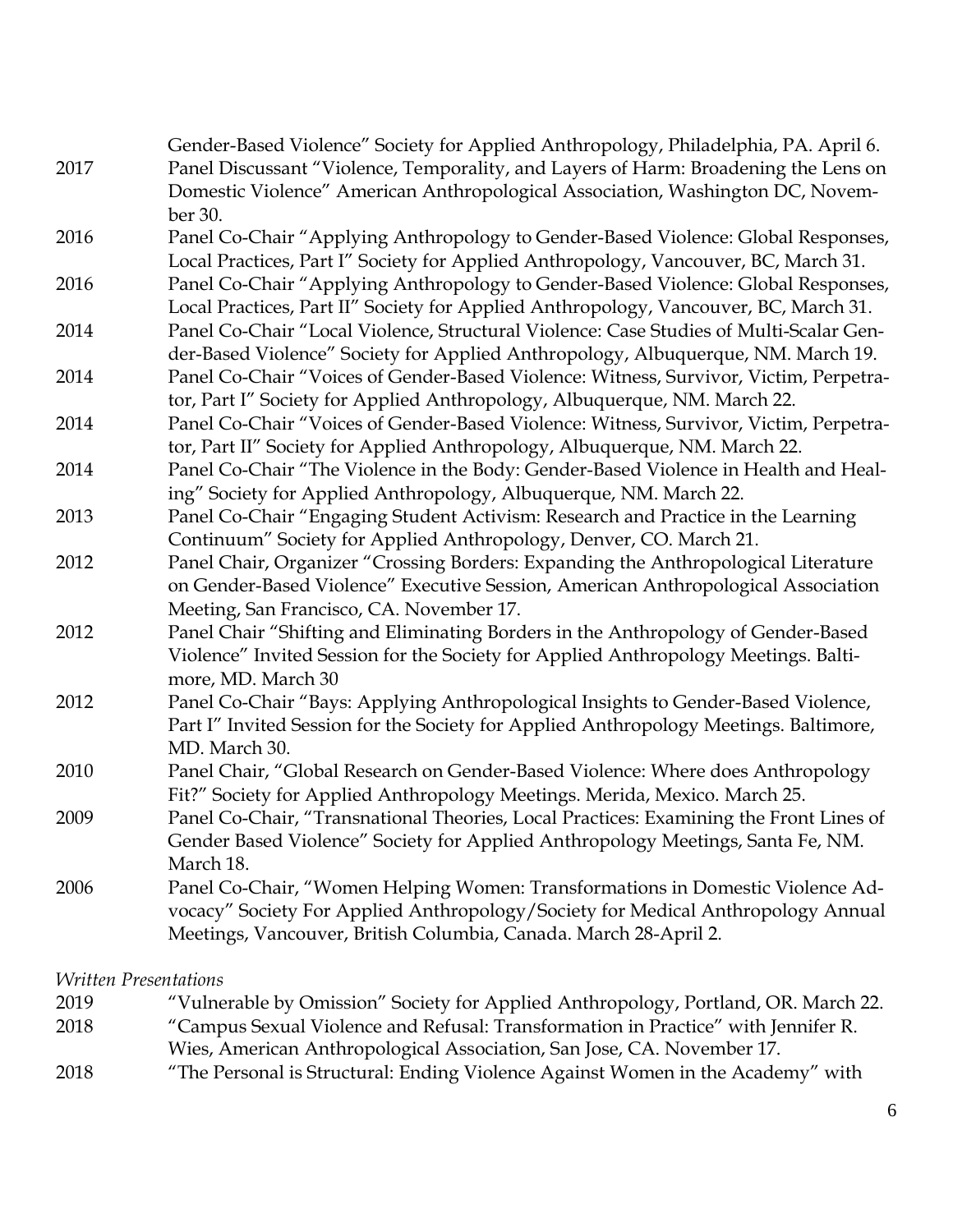|      | Jennifer R. Wies, Association of Social Anthropology, Oxford, United Kingdom. Sep-<br>tember 20.                                                                                                  |
|------|---------------------------------------------------------------------------------------------------------------------------------------------------------------------------------------------------|
| 2018 | "Decolonizing the State: Rethinking Indigenous Engagement with State Programs to<br>End Violence" Society for Applied Anthropology, Philadelphia, Pennsylvania. April 6.                          |
| 2017 | "Sovereignty over Services: Culturally-specific Care in a Multicultural Space" Society                                                                                                            |
| 2016 | for Applied Anthropology, Santa Fe, New Mexico. March 31.<br>"Indigeneity and Gender-Based Violence" Society for Applied Anthropology, Vancou-                                                    |
|      | ver, BC. March 31.                                                                                                                                                                                |
| 2015 | "Selling Expertise: The Promises and Pitfalls of Contract Work in the Field of Gender-                                                                                                            |
|      | Based Violence" Society for Applied Anthropology, Pittsburgh, PA. March 27.                                                                                                                       |
| 2014 | "Fitting Marital Rape into Gender-Based Violence" with Jennifer R. Wies, American An-<br>thropological Association, Washington, D.C. December 5.                                                  |
| 2014 | "On the Continuum or Off the Charts?: Why the Gap in Anthropological Thinking                                                                                                                     |
|      | about Marital Rape" with Jennifer R. Wies, Society for Applied Anthropology, Albu-                                                                                                                |
|      | querque, NM. March 20.                                                                                                                                                                            |
| 2013 | "Teaching Global Knowledge: Anthropology for Undergraduate Students and Future                                                                                                                    |
|      | Publics" with Julia Giblin and Jaime Ullinger, American Anthropological Association                                                                                                               |
|      | Meetings, Chicago, IL. November 22.                                                                                                                                                               |
| 2012 | "Why the Silence Around Women's Violence?" Executive Session, American Anthropo-<br>logical Association Meetings, San Francisco, CA. November 17.                                                 |
| 2011 | "Towards a Problem-Based Anthropology: Synthesizing Subdisciplinary Research to                                                                                                                   |
|      | End Gender-based Violence" Invited Session for CoGEA, American Anthropological                                                                                                                    |
|      | Association Meetings, Montreal, QC. November 18.                                                                                                                                                  |
| 2011 | "Gender-based Violence: Confronting Applied, Theoretical, and Methodological Issues"<br>Society for Applied Anthropology Meetings. Seattle, WA. March 30.                                         |
| 2010 | "Managing the Family: How States Create, Shape, and Maintain the 'Private' Family                                                                                                                 |
|      | through 'Public' Means" American Anthropological Association Meetings. New Orle-                                                                                                                  |
|      | ans, LA. November 17.                                                                                                                                                                             |
| 2010 | "Comparative Indigeneity and Violence against Women" Societies in Transition: Bal-<br>ancing Security, Social Justice, and Tradition. Ninth Biennial International Conference.                    |
|      | Marrakesh, Morocco. June 3.                                                                                                                                                                       |
| 2010 | "The Political-Economy of Gender-Based Violence: Ethnographic Notes from the Front-                                                                                                               |
|      | Lines" (with Jennifer R. Wies) Society for Applied Anthropology meetings. Merida,                                                                                                                 |
|      | Mexico. March 25.                                                                                                                                                                                 |
| 2009 | "Expertise and Expectations: The Role of Gender in Expert Perspectives on Emerging                                                                                                                |
|      | Nanotechnologies" American Anthropological Association meetings. Philadelphia, PA.                                                                                                                |
|      | December 4.                                                                                                                                                                                       |
| 2009 | "A Strategy for Student Engagement and Critical Thinking Across Courses" (with Mark<br>Hoffman and Meghan Parmentier) New England Faculty Development Consortium.<br>Worchester, MA. November 13. |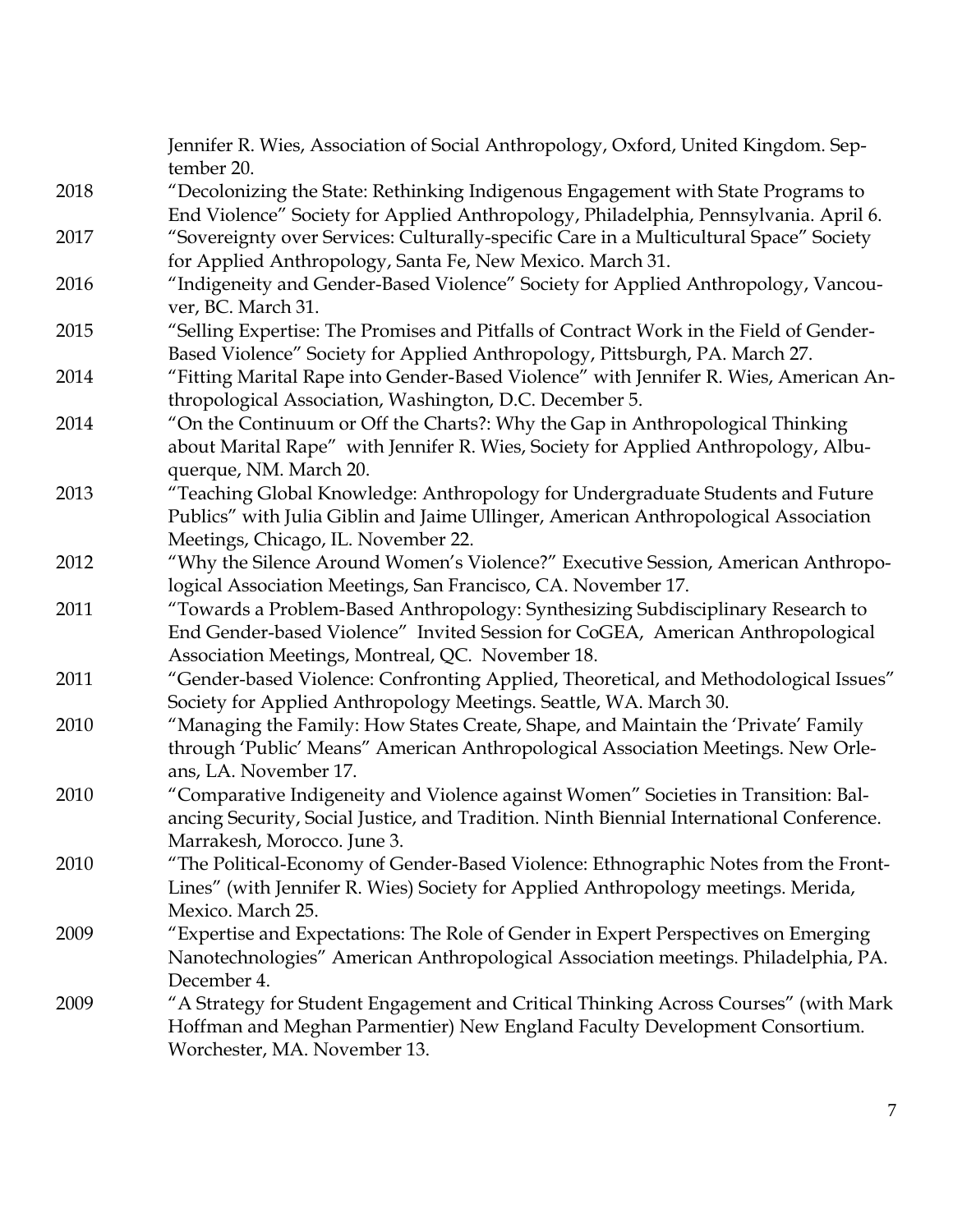| 2009 | "Translating Lula: Making Sense of Autism at Home and in the Field" (with David        |
|------|----------------------------------------------------------------------------------------|
|      | Crawford) Society for Medical Anthropology Meetings, New Haven, CT. September 26.      |
| 2009 | "Two Professors, One Student, and a Newspaper: A Strategy for Student Engagement       |
|      | and Critical Thinking Across Courses and Disciplines" (with Mark Hoffman and Me-       |
|      | ghan Parmentier) Integrative Learning in Practice: Innovative Pedagogy & Course Re-    |
|      | design IX. Fairfield University, Fairfield, CT. June 4.                                |
| 2009 | "Wahine ki Wahine: Everyday work with family violence" Society for Applied Anthro-     |
|      | pology Meetings, Santa Fe, NM. March 18.                                               |
| 2008 | "Te Rito and Maori Family Violence: The distance between policy and practice in Aotea- |
|      | roa/New Zealand's response to violence against women" American Anthropological         |
|      | Association Meetings, San Francisco, CA. November 19.                                  |
| 2008 | "Family Violence Front-Line Workers and Culturally Consonant Care: A Case Study        |
|      | from Aotearoa" Society for Applied Anthropology, Memphis, TN. March 28.                |
| 2007 | "When Three Become One: Varying Perspectives on the Conceptualization and Treat-       |
|      | ment of Gender-Based Violence in New Zealand" Society for Applied Anthropology         |
|      | Meetings, Tampa, FL. March 30.                                                         |
| 2007 | "Translating Research into Practice: A Case-study in New Haven, Connecticut" Ameri-    |
|      | can Association of University Women, Storrs-Willimantic, Eastern Connecticut State     |
|      | University, Willimantic, CT. March 7.                                                  |
| 2006 | "Risk and Responsibility: How Nanoscientists and Engineers View the Nano-enter-        |
|      | prise" (with Barbara Herr Harthorn and Karl Bryant) Society for Social Studies of Sci- |
|      | ence, Vancouver, British Columbia, Canada. November 4.                                 |
| 2006 | "CNS Graduate Research Fellows: Roles and Opportunities" National Advisory Board       |
|      | Meeting, Center for Nanotechnology in Society, Santa Barbara, CA. May 5.               |
| 2006 | "Assessing Victimhood and Other Gatekeeping Practices in a New England Shelter" So-    |
|      | ciety for Applied Anthropology/Society for Medical Anthropology Annual Meetings,       |
|      | Vancouver, British Columbia, Canada. March 28-April 2.                                 |
| 2006 | "WG3 Graduate Research Fellow Participation" Center for Nanotechnology in Society      |
|      | Working Groups Colloquium, Santa Barbara, CA. March 2.                                 |
| 2006 | "Risk Perception and Public Deliberation" co-presenter with Barbara Herr Harthorn,     |
|      | Ph.D. LEAPS seminar, University of California, Santa Barbara. February 24.             |
| 2005 | "Separate but Equal?: Therapeutic and Political Uses of "Culture" in New Zealand's     |
|      | Domestic Violence Treatment Programs" Society for Applied Anthropology Meetings,       |
|      | Santa Fe, NM. April 6.                                                                 |
| 2002 | "Deploying Culture in Domestic Violence Prevention" Anthropology Brown Bag Series,     |
|      | University of California, Santa Barbara. May 6.                                        |
| 2002 | "Culture and Domestic Violence: International and U.S Perspectives" Domestic Vio-      |
|      | lence Solutions Volunteer Training, Lompoc, CA. April 1.                               |
| 2002 | "Deploying Culture in Domestic Violence Practice" Women, Culture and Development       |
|      | Program, New Methods and Approaches, UCSB. March 22.                                   |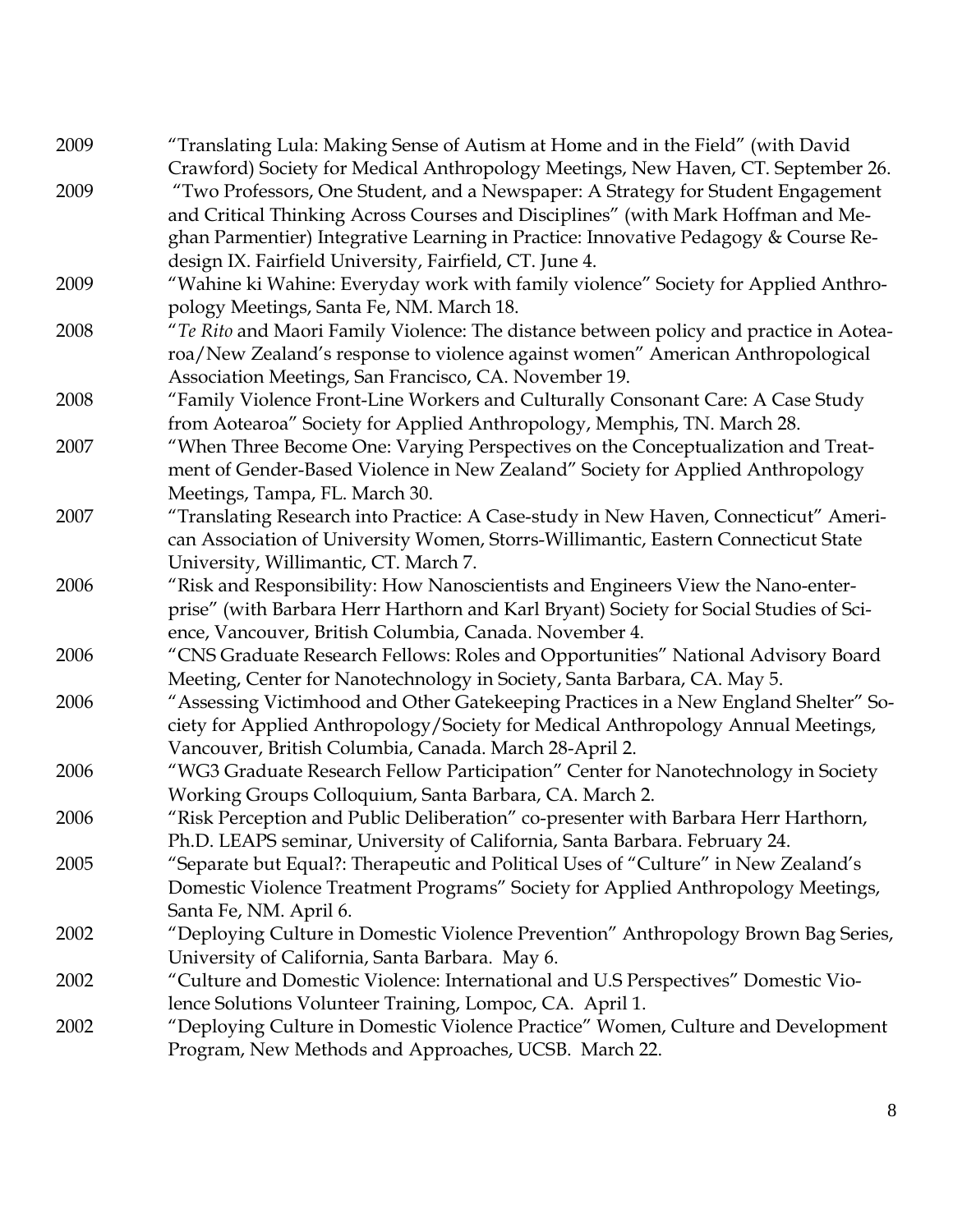2000 "Domestic Violence as a Development Issue: The Case in Fiji" Women, Culture and Development Program Graduate Student Conference, UCSB. May 5.

#### **Grant Applications**

- 2021 "Embedding Indigenous Epistemologies in the Undergraduate Curricula." National Endowment for the Humanities-Humanities Connections. Submitted September 14. Lead author, co-PI. *Pending*
- 2012 "Applied Social Science Methods Summer Research Program." National Science Foundation-Research Experience for Undergraduates proposal. Submitted September 12. *Not funded.*
- 2010 "Gender and Indigeneity in Morocco: Women's Labor Organization in the Rural High Atlas" Fulbright-Hays Faculty Research Abroad Fellowship, Department of Education *Not funded due to cancellation of U.S. Department of Education international grant budget in May, 2011.*

#### **Fellowships/Grants**

| Fulbright (CIES) Core Scholars Program. Australia                                                          |
|------------------------------------------------------------------------------------------------------------|
| National Science Foundation (NSF) Center for Nanotechnology in Society                                     |
| U.S. Department of Justice (DOJ), Office for Victims of Crime Grant                                        |
| American Association of University Women (AAUW) Dissertation Fellowship                                    |
| University of California President's Dissertation Fellowship (declined award)                              |
| National Science Foundation (NSF) Graduate Research Fellowship                                             |
| University of California Pacific Rim Research Program Dissertation Grant                                   |
| Fulbright (IIE) Foreign Scholarship for Dissertation Research. Aotearoa (declined<br>award)                |
|                                                                                                            |
| Galpin Internationalization Grant Award for Gender, Indigeneity and the Environment in<br>Southern Morocco |
| Quinnipiac University Provost Innovation Grant (with Nita V. Prasad)                                       |
| Quinnipiac University Summer Research Award and Research Grant                                             |
| Sabbatical Award for Spring Semester                                                                       |
| Quinnipiac University Summer Research Award and Research Grant                                             |
| Quinnipiac University Summer Research Award and Research Grant                                             |
| Quinnipiac University Summer Research Award and Research Grant                                             |
| Quinnipiac University Summer Research Award and Research Grant                                             |
| Quinnipiac University Internationalization Grant-Morocco                                                   |
| Quinnipiac University Summer Research Award                                                                |
| University of California, Santa Barbara Affiliates Dissertation Fellowship                                 |
| Service Fellowship, Department of Anthropology, UCSB                                                       |
|                                                                                                            |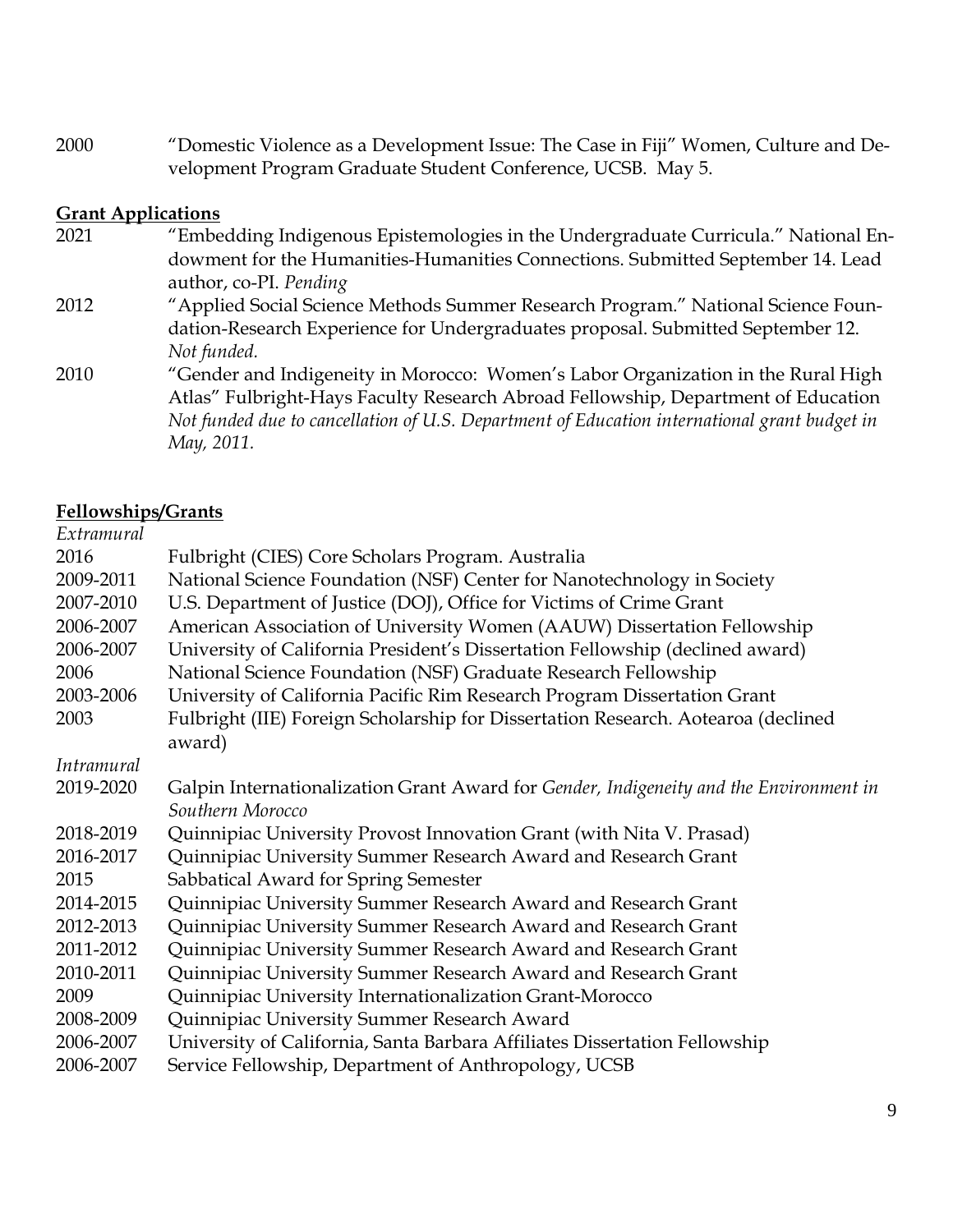| 2005-2006 | Service Fellowship, Department of Anthropology, UCSB                  |
|-----------|-----------------------------------------------------------------------|
| 2005      | Travel Grant, Graduate Division, UCSB                                 |
| 2004-2005 | Graduate Opportunity Fellowship, Graduate Division, UCSB              |
| 2003      | Service Fellowship, Department of Anthropology, UCSB                  |
| 2002      | Summer Dissertation Proposal Fellowship, Graduate Division, UCSB      |
| 2001      | Humanities and Social Science Research Grant, Graduate Division, UCSB |
| 2000      | Dissertation Field-site Visit Award, Department of Anthropology, UCSB |
| 2000-2007 | Fee Fellowship, Department of Anthropology, UCSB                      |
|           |                                                                       |

#### **Awards**

| 2018       | James Marshall Award for Service, Quinnipiac University                             |
|------------|-------------------------------------------------------------------------------------|
| 2021, 2020 | Finalist, Quinnipiac University Excellence in Teaching Award                        |
| 2019, 2016 |                                                                                     |
| 2012, 2011 |                                                                                     |
| 2001, 2002 | Nomination, University of California, Santa Barbara Foundation Academic Senate Out- |
|            | standing Teaching Assistant                                                         |
| 2000       | "Spotlight on Excellence" Award, Office of Apartment Living, UCSB                   |

#### **International Field Research**

1997, 2000 Aotearoa 2001,2002 2005, 2011 2013, 2015 2017, 2018 *funded for 2020*

2015, 2017 Australia 2018

#### **International Pedagogy**

2010, 2012 Research Trip to Morocco, Quinnipiac University undergraduate students 2014,2019 Taroudant, Sidi Ifni, Agadir *2022*

#### **Teaching Experience**

*Quinnipiac University*

First Year Seminar: Why are Humans Violent?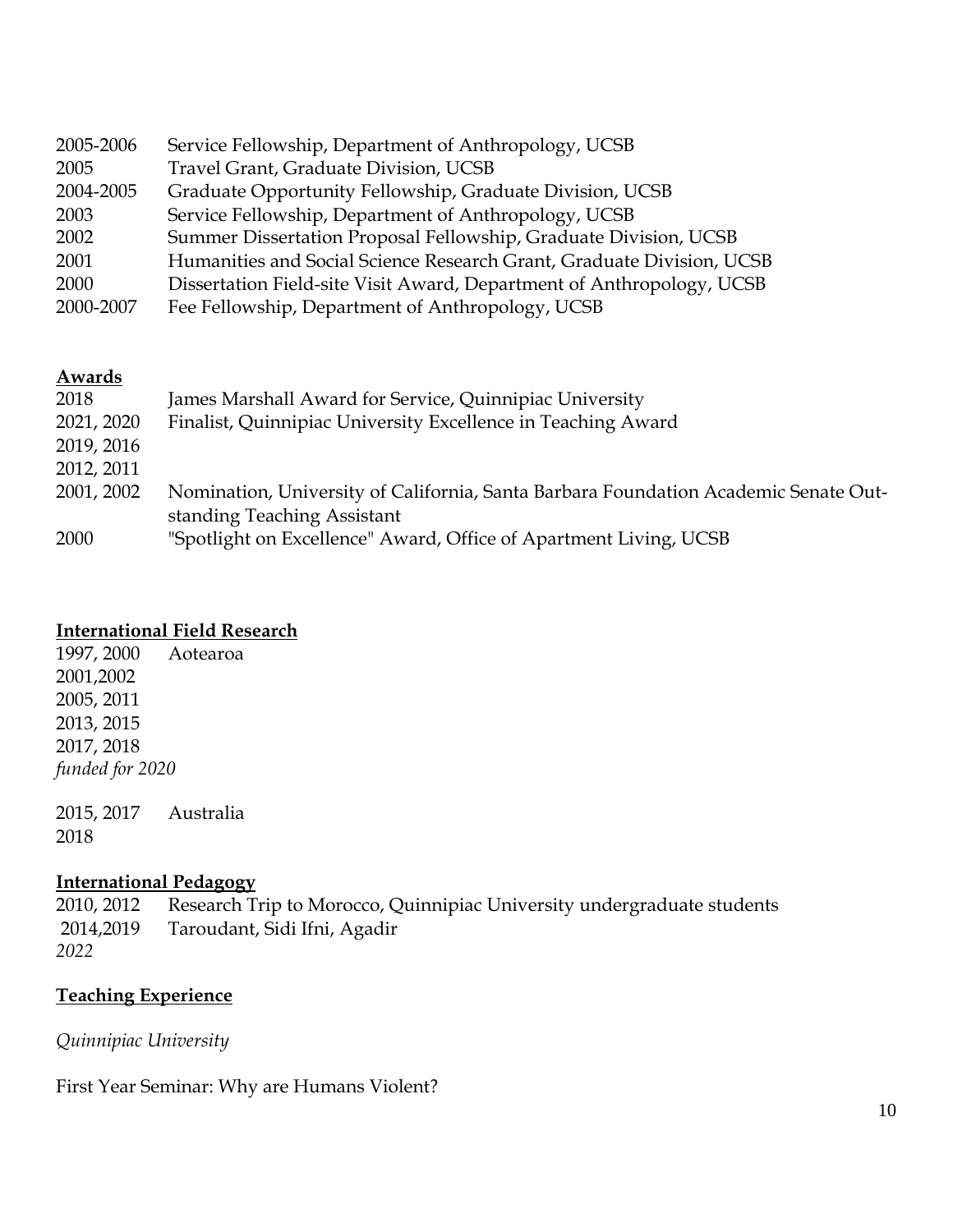Local Cultures, Global Issues: Introduction to Cultural Anthropology Ful/Bright Futures Ethnographic Theory and Practice Cross-Cultural Perspectives on Gender/Sex/Sexuality Campus Rape Sustainable Development Anthropology Morocco: Gender and Indigeneity Methods in Criminal Justice Cross-Cultural Perspectives on Health and Medicine QU 101-The Individual in the Community The Anthropology of Violence Against Women

# *Fairfield University*

Marriage in Cross Cultural Perspective Social Change in Developing Nations Social Theory

*University of California, Santa Barbara*

Women in Western Societies. Summer, University of California, Santa Barbara Women, Culture, and Development Introduction to Global Culture Introduction to Cultural Anthropology Introduction to Physical Anthropology Understanding Africa

#### **Consultancy, Research, and Administrator Experience**

| $2020 -$  | Global Expert Group, Sexual Violence Research Institute (SVRI)                        |
|-----------|---------------------------------------------------------------------------------------|
| $2020 -$  | Expert Roster, UN Women, Ending Violence Against Women (EVAW)                         |
| 2017-2018 | Researcher, Queensland Centre for Domestic and Family Violence Research (QCDFVR),     |
|           | Central Queensland University, Campus Rape and Sexual Violence Survey, Mackay,        |
|           | Australia                                                                             |
| 2017      | Reviewer, Australia's National Research Organisation for Women's Safety (ANROWS),     |
|           | A guide to evaluating violence against women-related interventions, Sydney, Australia |
| 2017      | Advisor, United States Department of State, Office of Global Health Diplomacy         |
| 2017      | Consultant, Domestic and Family Violence Workforce Capacity and Capability Building   |
|           | Project (WCCB), Queensland Government, Australia.                                     |
| 2016      | Co-author (with Dr. Penny Leisring) of Maintaining the Momentum: Recommendations      |
|           | for Prevention, Education and Response to Sexual and Physical Assault. Report deliv-  |
|           | ered to Title IX Team at Quinnipiac University, January 14.                           |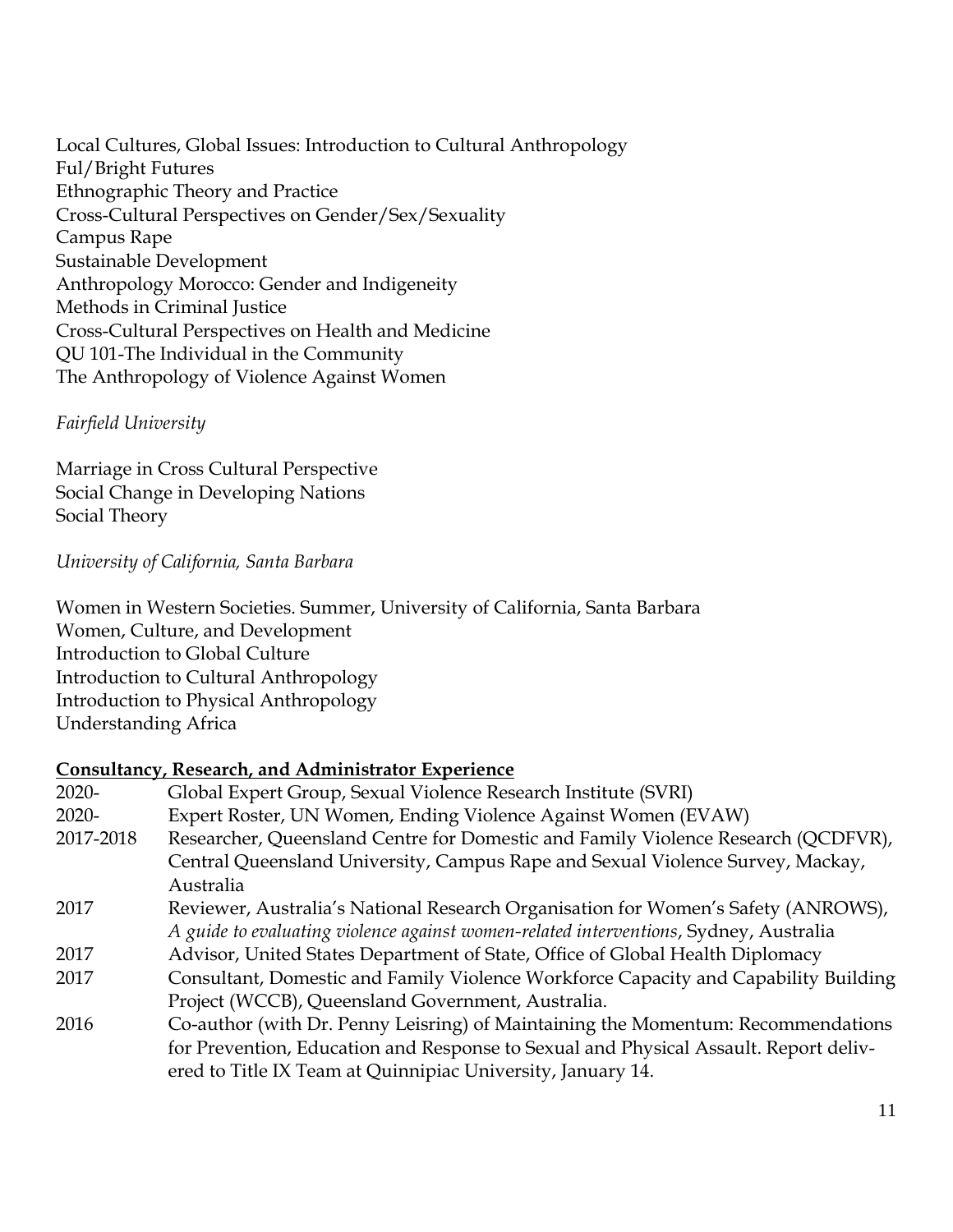| 2015-2016 | Consultant, Quality Assurance Group, Making Services Reachable research project, In-   |
|-----------|----------------------------------------------------------------------------------------|
|           | stitute of Environmental Science and Research, Canterbury University and Victoria Uni- |
|           | versity, Aotearoa New Zealand                                                          |
| 2014-2016 | Research Team Member, American Anthropological Association Sexual Violence/            |
|           | Sexual Harassment Initiative                                                           |
| 2014      | Research Consultant, The Glenn Inquiry, ESR, Aotearoa New Zealand                      |
| 2010-2011 | Research Consultant, United Nations Special Rapporteur, Violence Against Women, In-    |
|           | tersectional and Multiple Forms of Discrimination in the Context of Violence Against   |
|           | Women. OHCHR                                                                           |
| 2007-2012 | Research Consultant, Department of Justice Grant, International Institute of Connecti- |
|           | cut, Bridgeport                                                                        |
| 2005      | Awareness Campaign Coordinator-South Auckland Family Violence Prevention               |
|           | Network, Auckland, Aotearoa New Zealand                                                |
| 2004-2005 | Program Consultant-Domestic Violence Services of Greater New Haven                     |
| 2002      | Trainer-Domestic Violence Solutions, Lompoc, CA                                        |
| 1997-1999 | Administrator of Youth and Community Services-                                         |
|           | YWCA Domestic Violence Institute, San Diego, CA                                        |
| 1993-1997 | Program Advocate:                                                                      |
|           | Dunedin Women's Refuge, Dunedin, Aotearoa New Zealand                                  |
|           | Brighton Women's Centre, Brighton, England                                             |
|           | Women's Resource Center, Oceanside, CA                                                 |
|           |                                                                                        |

#### **Campus and Community Service**

- 2021 2021 2020 Working Group for Engaged Learning and Career Development Retention Council College of Arts and Sciences Visioning Group (ad hoc)
- IMaGinE Advisory Board
- 2017-2018 **University Education Committee**
- 2015-2018 **University Appeals Committee, Alternate**
- 2015-2018 **Executive Committee, College of Arts and Sciences**
- 2015-2016 University International Council
- 2015-2016 Advising Group, College of Arts and Sciences
- 2013-2014 **Academic Polices and Programs Committee** (temporary replacement)
- 2014 Steering Committee, Strategic Planning for Academic Excellence (ad
- 2014 hoc) Multicultural Program Committee
- 2013-2014 Faculty Senate Committee, University Curriculum Review (ad hoc)
- 2012-2013 Global Public Health Coordinating Committee
- 2012-2016 Board Member, New Haven/Leon Sister City Project
- 2011-2014 **Senate Academic Policies Committee**
- 2011-2013